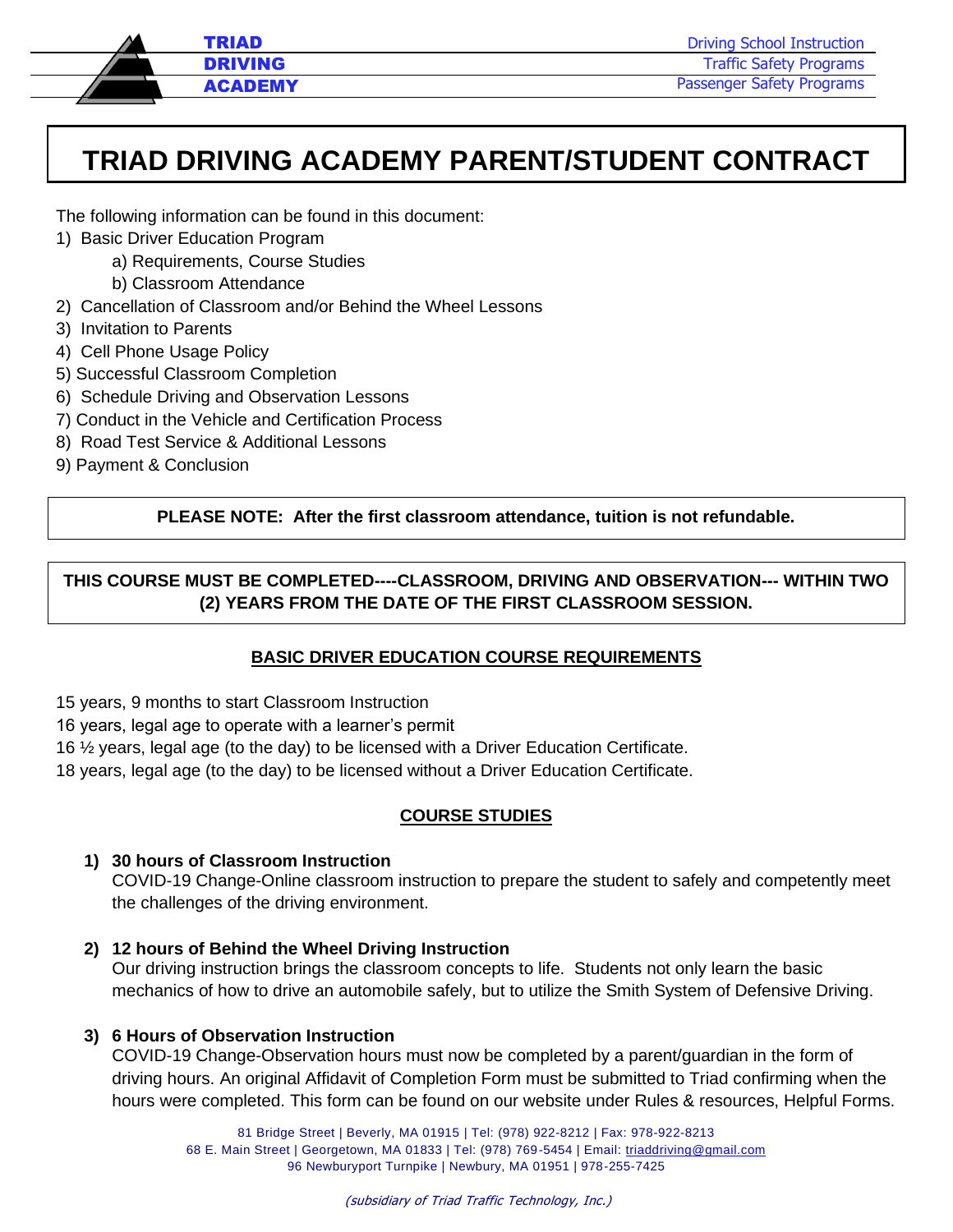

#### **4) 2 Hour Parent Class**

The intent of this class is to educate parents/guardians about the content of the Driver's Ed curriculum, the junior operator's law (JOL) and the driving skills and behaviors that their children will be learning. The RMV is requiring a parent/guardian, (of any student under the age of 18) to complete the mandatory two hour parent class **BEFORE** a student can start scheduling any behind the wheel lessons.

#### **5) 46 Hours of Supervised Driving with a Parent or Guardian**

COVID-19 Change-Applicants for a JOL license are now required to complete at least 46 hrs of supervised driving with a parent or guardian instead of 40 hrs if they obtained a permit before 5/29/2021. An original Affidavit of Completion Form must be submitted to Triad confirming when the additional 6 hours were completed. This form can be found on our website under Rules & Resources / Helpful Forms.

#### **CLASSROOM ATTENDANCE**

Since attendance is mandatory, students will not be recommended for a Driver's Ed Certification if any classes are outstanding.

**Absenteeism:** We realize that there may be times when an absence is unavoidable, but each missed class must be made up in another corresponding session. In addition, each student must have a parent send an email explaining the absence. Students who miss any class sessions will not be permitted to attend the last class session or take the final exam until any missed class sessions are made up.

**Early Dismissal:** There must be a good reason to be dismissed early and the request must be made via an explanatory email by a parent or guardian.

**Tardiness:** All students are expected to be in front of their cameras and ready to begin at the scheduled class starting time. A student who is late for class must have a legitimate reason with an accompanying email note or will not be permitted to attend the session.

**Conduct:** Behavior is expected to be in accordance with High School rules and those of Triad Driving Academy.

#### **CANCELLATION OF CLASSROOM AND/OR BEHIND THE WHEEL LESSONS**

If local area schools are either cancelled or dismissed early due to inclement weather, classroom and/or road lessons may be cancelled. Every effort is made to hold the class or the road lesson as scheduled. This decision to cancel behind the wheel lessons will be made at the discretion of the driving instructor. Please be sure to contact us if you are not sure of a class or road lesson status or check our website and voicemail message for additional information. This does not constitute a missed session as the entire classroom schedule will simply be moved forward. A cancelled road lesson will try to be rescheduled as soon as possible.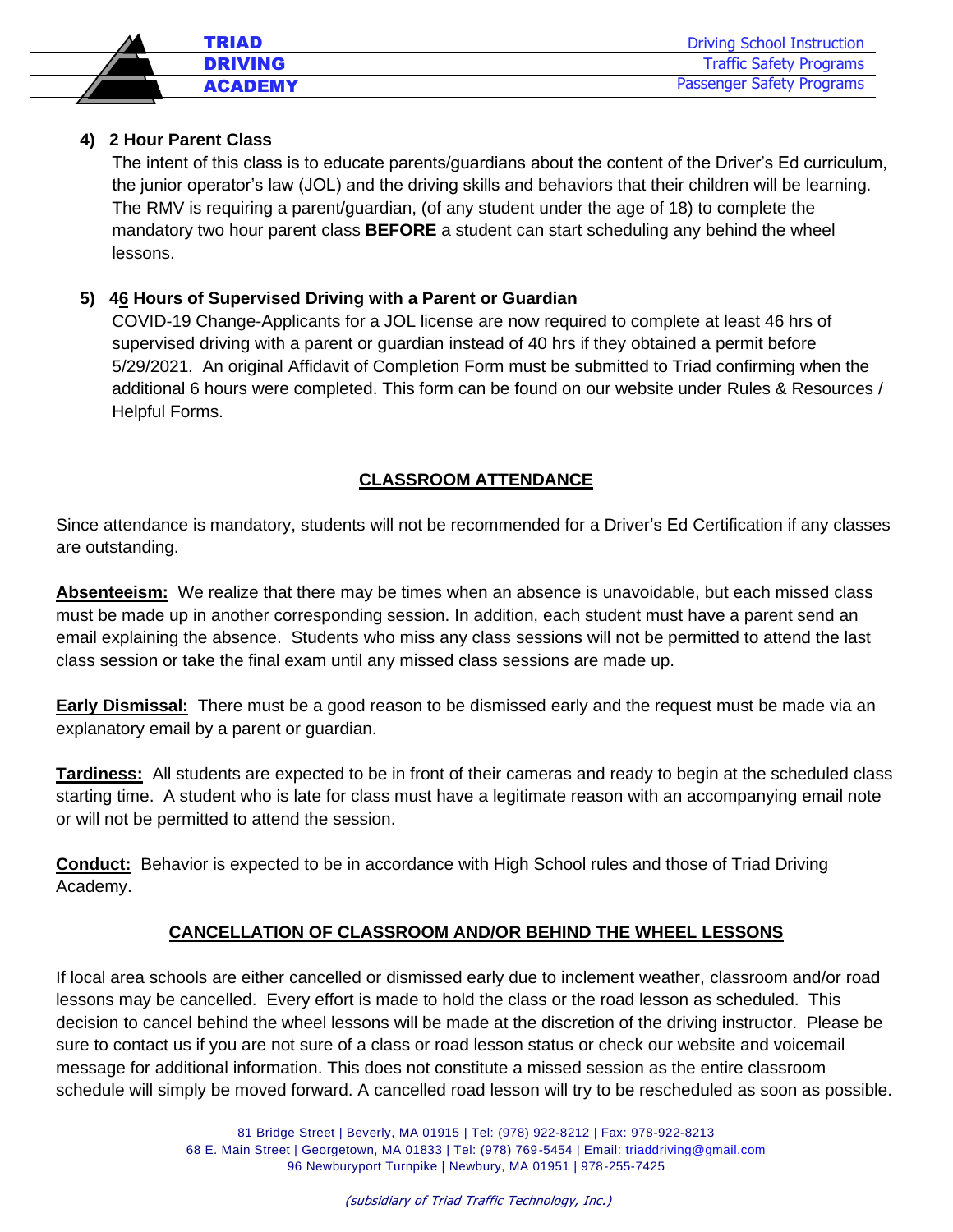

#### **INVITATION TO PARENTS**

Any parent who wishes to sit in on any of our online classes is cordially invited and encouraged to do so at any time.

#### **MOBILE DEVICE USAGE POLICY**

*Mobile device usage is not allowed during class time.* This is a Registry of Motor Vehicles regulation. It is also Triad's opinion that this takes the student's attention away from the material being presented and is disrespectful to the instructors. Online classroom time always includes a 10 minute break and a lunch break at which time the student can utilize their mobile device any way they wish. Triad understands that mobile devices have become a part of most students' lives and that the temptation is difficult to control. If a student is found to be distracted during classroom time an instructor may choose to quickly warn them, however, a second warning is not likely and the instructor will request that the student make up the session another time.

#### **SUCCESSFUL CLASSROOM COMPLETION**

Each student must pass the course with no less than a score of 80% on the final exam. Students at a minimum will be required to:

- 1) Have properly maintained class notes with which to study from.
- 2) Pass quizzes given at the end of each session.
- 3) Pass a comprehensive final exam.

A student failing the final exam will be given the opportunity to come back and take it a second time. Parents will be notified regarding a failed final exam.

#### **SCHEDULING DRIVING AND OBSERVATION LESSONS**

The RMV is requiring a parent/guardian, (of any student under the age of 18) to complete the mandatory two hour parent class **BEFORE** a student can start scheduling any behind the wheel lessons.

To schedule behind the wheel lessons (BTW) you must sign into your on-line account from the Triad website. This will bring you to Your Student Center where you will click on Schedule Behind the Wheel. Pick a day from the calendar to see what is available. We will pick you up at your home, school or work providing it is in the same general area. Triad Driving Academy reserves the right to decide on a case by case basis whether a student can be picked up or dropped off at their requested location. If Triad feels that a requested location needs to be changed, we will discuss this with you and try to arrange a mutually convenient meeting location for the driving lesson. This policy is in place to ensure that all students receive an optimal driving experience. Our behind the wheel instructors teach a variety of days and times to assist in meeting your scheduling needs. If you have any scheduling questions, please do not hesitate to contact us.

A Learner's Permit in good condition is required for all driving lessons and must be shown upon entering the vehicle. Glasses or contacts must be worn if applicable. If anyone does not have their Learner's Permit or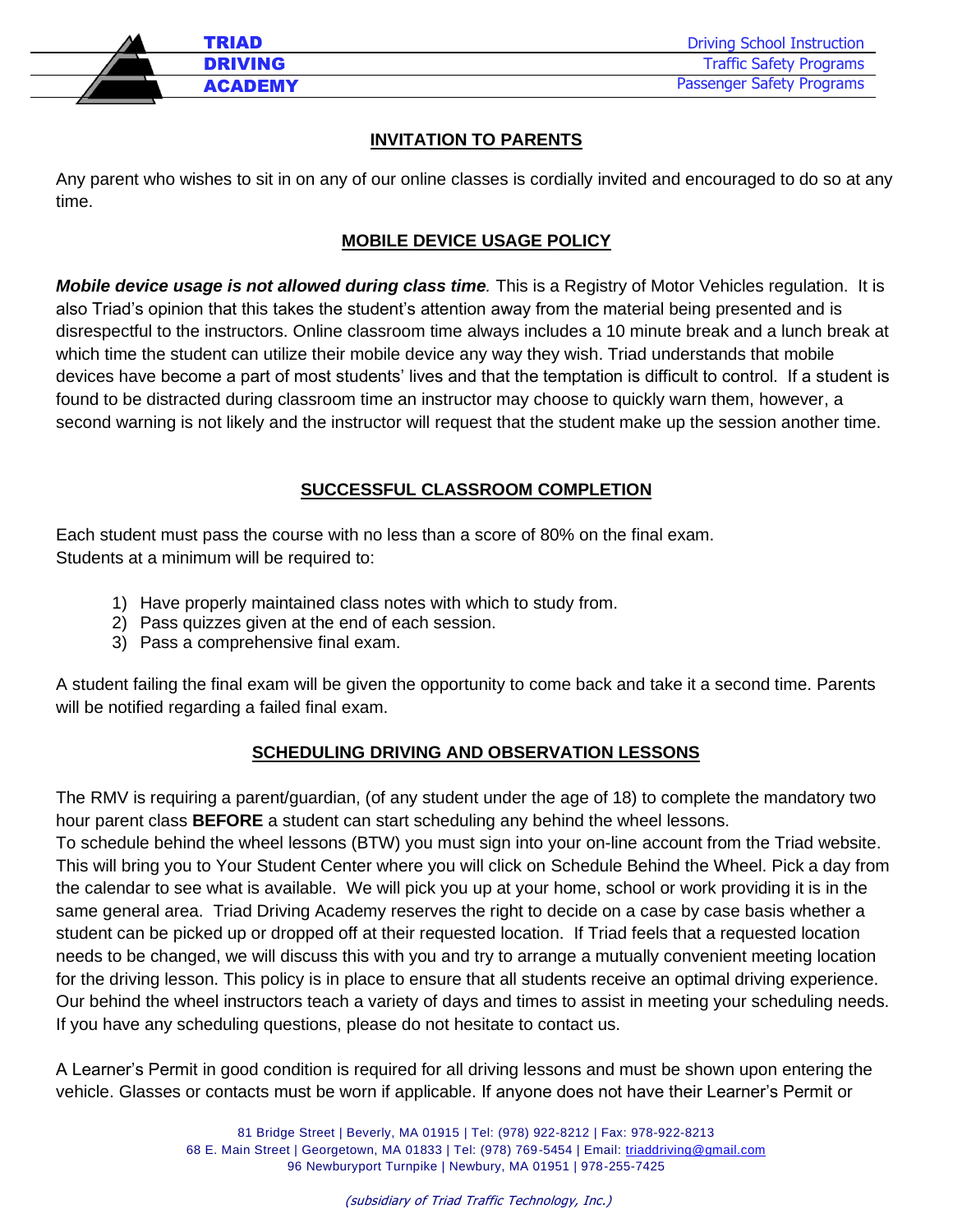| <b>TRIAD</b>   | <b>Driving School Instruction</b> |
|----------------|-----------------------------------|
| <b>DRIVING</b> | <b>Traffic Safety Programs</b>    |
| <b>ACADEMY</b> | Passenger Safety Programs         |
|                |                                   |

information on the permit is illegible then lesson will be refused, and a \$75.00 fee will be assessed for a missed lesson.

If for any reason you cannot keep an appointment we ask that you go online and cancel your lesson. Please let us know at least 36 hours in advance so that we may reschedule your time for someone else. If less than 36 hours notice is given we must assess a fee of \$75.00. We understand that unforeseen occurrences happen; we simply want to eliminate habitually missed appointments, as well as not having the learner's permit for a lesson or not taking the time to reschedule an appointment if needed. *This policy is strictly adhered to.*

### **CONDUCT IN THE VEHICLE**

Triad Driving Academy has a longstanding commitment to provide a safe, professional and productive learning environment. We have a zero-tolerance policy with regard to student alcohol and drug abuse which poses a threat to the health and safety of our students, instructors and the general public. A lesson will be terminated immediately if any student is suspected of being under the influence of drugs and/or alcohol. A missed lesson fee will be assessed.

All students are to conduct themselves as they would in a classroom setting. The use of safety belts is always mandatory for all persons in our vehicles. Eating, drinking, smoking as well as the use of cell phones, headsets, radios and other electronic devices is not allowed. Flip flops should not be worn when taking a behind the wheel lesson. We want everyone seated in our vehicles to think "SAFETY".

Please realize the difficulty our behind the wheel instructors experience in picking up students for driving as well as observation all at the same scheduled time. Traffic and time restrictions may cause scheduled pick-up and drop-off times to vary by a few minutes. Flexibility and patience may be required!

Please try to be on time for your appointments. Our instructors are asked to wait no more than 10 minutes for a student in order to not negatively effect another student's time. If for some reason you are going to be late, please notify us as soon as possible.

# **THE CERTIFICATION PROCESS**

Upon completion of 30 hours of classroom time, 12 hours of behind the wheel driving, 6 hours of observation now replaced with 6 additional hours of driving with a parent or guardian (submit parent affidavit), 2 hour parent class and balance paid in the full the student's certification will be processed.

The RMV does not mail out certificates. To check the status of your certificate you can go to the RMV website and log into your RMV account. The issuance of the certificate will allow a student to schedule a road test. Keep in mind that a student must also have had their permit for 6 months, with a clean driving record, to schedule a road test.

#### **ROAD TEST SERVICE**

On the day you complete your last driving lesson you will receive a finishing up packet that will include a checklist, road test sponsorship form and RMV Road Test Application form. The RMV Road Test Application is needed to take your road test. Bring it with you the day of the road test. Be sure that it is filled out completely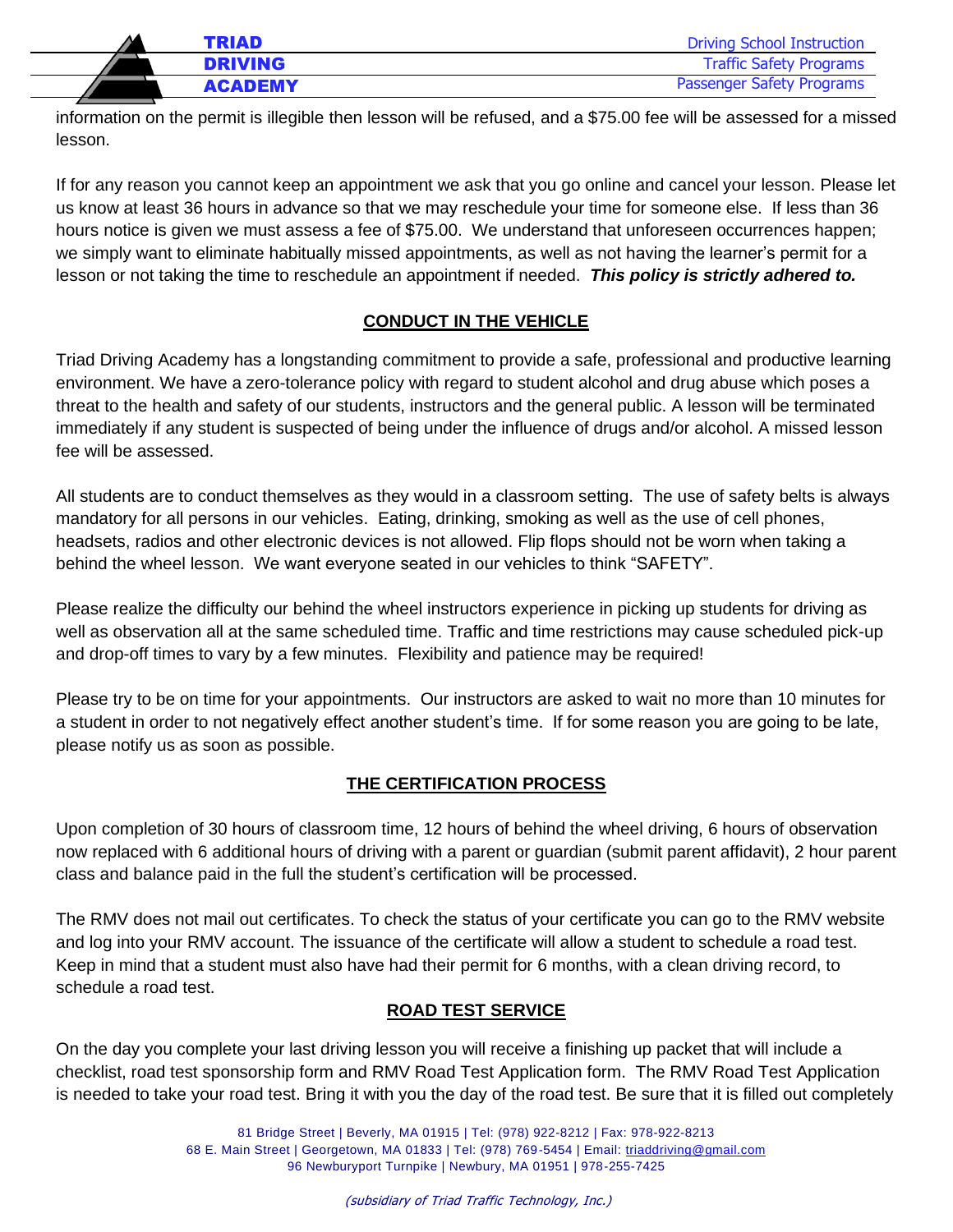|    | TRIAD          | <b>Driving School Instruction</b> |
|----|----------------|-----------------------------------|
|    | <b>DRIVING</b> | <b>Traffic Safety Programs</b>    |
| 77 | <b>ACADEMY</b> | Passenger Safety Programs         |

j and signed by a parent or guardian if a student is under the age of 18. A link to this application can also be found on our website in the Rules & Resources section. If you wish to have Triad Driving Academy sponsor you for a road test, we require you to fill out the Triad Road Test Sponsorship form which can be downloaded from our website. Please return the form to us with the appropriate fee. We offer convenient alternative hour road test exams held at a Triad location. When your name is submitted to the RMV for an alternative hour road test and you have already scheduled one yourself then the RMV will automatically remove you from the Triad list. If scheduling your own road test is more convenient then Triad may be able to take you to or meet you at the RMV for your road test; as long as it is scheduled at Wilmington, Haverhill or Lynn, M-F 8am-1pm on a non-school vacation week. Please let Triad know as soon as an appointment is scheduled so that we can check vehicle availability. We require all fees be paid before the date of the road test.

On the day of the road test you will be required to have the following items: a completed and signed RMV Road Test Application, your Learner's Permit and glasses or contacts if applicable. If you fail to have any of these items in your possession when you arrive for your road test you will NOT be allowed to take the test.

We suggest, if possible, that you prepay all the RMV fees which include a \$35 road test fee and a \$50 license fee. These fees need to be paid **directly to the RMV** either online, in person or by calling 857-368-8000. Both fees can also be prepaid at the time the Learner's Permit test is taken.

If a student is 18 years old and wants to use Triad's Road Test Service, then let us schedule the appointment. The Driver Education Certificate is not required to schedule a road test if a student is 18 years or older. You may also go on your own to the Registry if the vehicle you use will pass inspection and has an emergency brake in the center console. The Driver Education Certification is required to receive the insurance discount.

# **ADDITIONAL LESSONS**

If a parent feels that a student's driving has not progressed to a level of expertise equal to that of their peers then we can refer to our official record and evaluation to see if the instructor comments also reflect this. Please contact us at any time to discuss a student's progress if needed. After the 12 hours of driving have been completed additional lessons are available at an hourly rate. Payment should be made to Triad at the time of the lessons.

#### **PAYMENT**

For your convenience we offer an interest free payment plan. *We do require that a student's balance be paid in full prior to scheduling their last behind the wheel driving instruction***.** Triad Driving Academy will not request a Driver's Education Certificate from the Registry of Motor Vehicles if there is an outstanding balance.

#### **CONCLUSION**

We hope this document has been able to answer questions you may have about our program and available services. We are encouraged by the fact that you are taking the time to involve yourself with one of the most important beginning steps in your teenager's understanding of an adult responsibility. Refer to this document and/or our website as a "trouble-shooting" guide if future questions arise or contact us directly.

Thank you for trusting Triad Driving Academy to train your teenager properly & safely.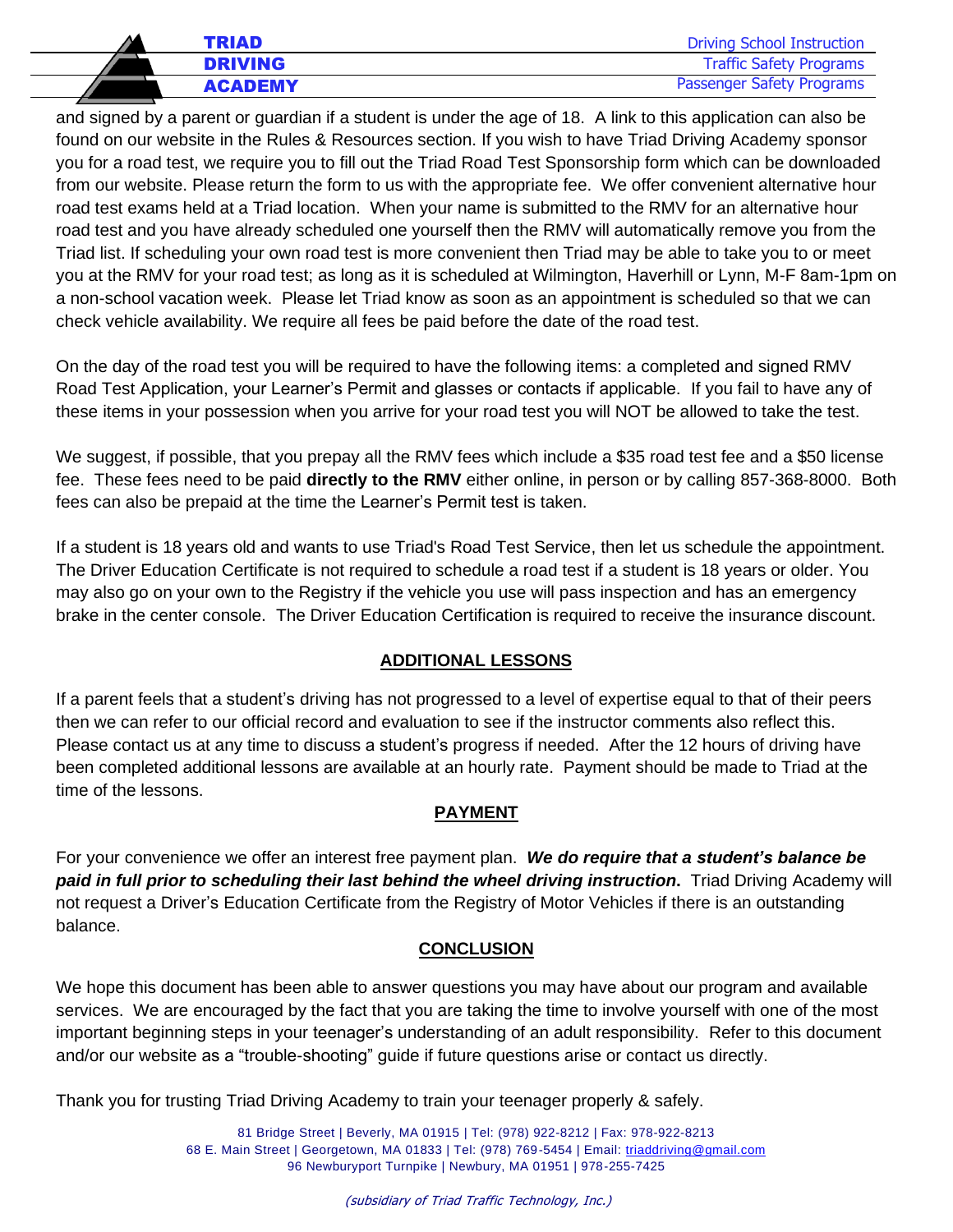

Sincerely, *Triad Driving Academy*

# **TRIAD DRIVING ACADEMY PARENT/STUDENT CONTRACT**

The Parent/Student Contract can be found on our website [www.triaddriving.com](http://www.triaddriving.com/) under the RULES & RESOURCES tab in the Helpful Forms section.

# **PLEASE SIGN AND RETURN TO TRIAD DRIVING ACADEMY**

Please sign below indicating that you and your teenager have read and understand the Parent/Student Contract which outlines Triad Driving Academy's driver education course and policies. Please have this signed page returned to Triad Driving Academy prior to the final exam. *Failure to return this form to Triad Driving Academy will result in a delay of scheduling the behind the wheel driving lessons and observation.*

| <b>PARENT</b>  |  |
|----------------|--|
|                |  |
| <b>STUDENT</b> |  |

# **PLEASE SIGN AND RETURN TO TRIAD DRIVING ACADEMY**